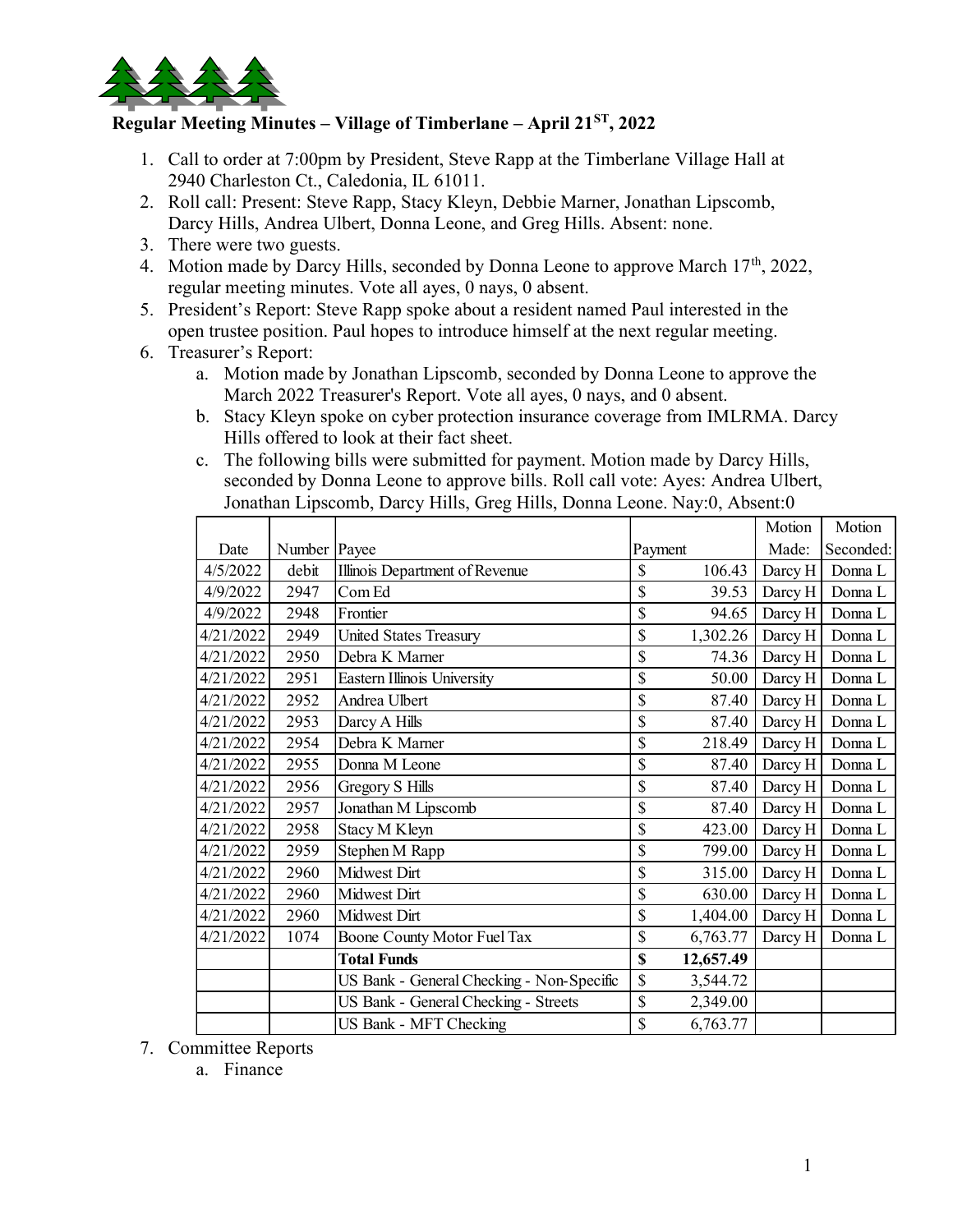- i. Stacy Kleyn continues receiving I-9 Employment Eligibility Verification forms for the board.
- ii. Courtney Clement, auditor from Lauterbach & Amen, LLC presented the 2021 Financial Audit and Management Letter to the board of trustees for review. They gave Timberlane their highest financial opinion. Budget to actual spending was over in Motor Fuel Tax account due to the re-paving project. Motion made by Darcy Hills, seconded by Donna Leone to approve the 2021 Financial Audit and Management Letter. Vote all ayes, 0 nays, 0 absent.
- b. Planning and Zoning
	- i. None.
- c. Roads/Highways/Bridges
	- i. Steve Rapp requested 125 tons of road salt mix from Justin Krohn, Boone County Highway engineer for 2022-2023 winter season.
	- ii. Nathan Walton from Midwest Dirt re-quote received is \$18,941.00 for the Orth Road box culvert bridge cleanup to clear vegetation restricting waterways, remove tree debris and add riprap to the slumping bank. Motion made by Darcy Hills, seconded by Andrea Ulbert to accept this quote not to exceed \$18,941.00 from Midwest Dirt. Roll call vote: Ayes: Andrea Ulbert, Jonathan Lipscomb, Darcy Hills, Greg Hills, Donna Leone. Nay:0, Absent:0. Homeowners affected nearby will be notified beforehand.
	- iii. Steve Rapp heard from Justin Krohn that the Dawson Lake Road re-paving estimate from bid-letting is about \$126,000.00.
- d. Village Hall (located at 2940 Charleston Ct)
	- i. Steve Rapp received new keys from Immanuel Lutheran Church. They want to install a remote keypad in the future. Darcy Hills offered to work with the church on internet options and secure router systems that support all users.
	- ii. Board of Trustees and Steve will try to reduce items in the storage room.
	- iii. Commercial Lease agreement is needed to allow Timberlane Village to maintain its presence in the building. A draft agreement is under review by Trent Ferguson, Timberlane village attorney.
- 8. Old Business
	- a. Steve Rapp worked with Thomas Tumminaro from ComEdison concerning state and federal grant funds. It was estimated that Timberlane has less than a 3% change of receiving so no action was taken.
	- b. Guest Bob Whalen presented information on Boone County's shallow water table and deep aquifer in order to ease concerns on water shortages. He stated that if current drought levels go lower then village could notify residents to conserve water. He will share information on a 3D water mapping project when it is released.
	- c. Greg Hills created a new postcard with information on the single waste hauler project that would be mailed to Timberlane residents. Steve will obtain addresses.
- 9. New Business
	- a. None.
- 10. Actions from previous meetings:

| <b>Open Actions:</b>                                            | Meeting | <b>Contact</b>           |
|-----------------------------------------------------------------|---------|--------------------------|
| Revision of Timberlane By-laws to include electronic attendance |         | Mar 2014   Debbie Marner |